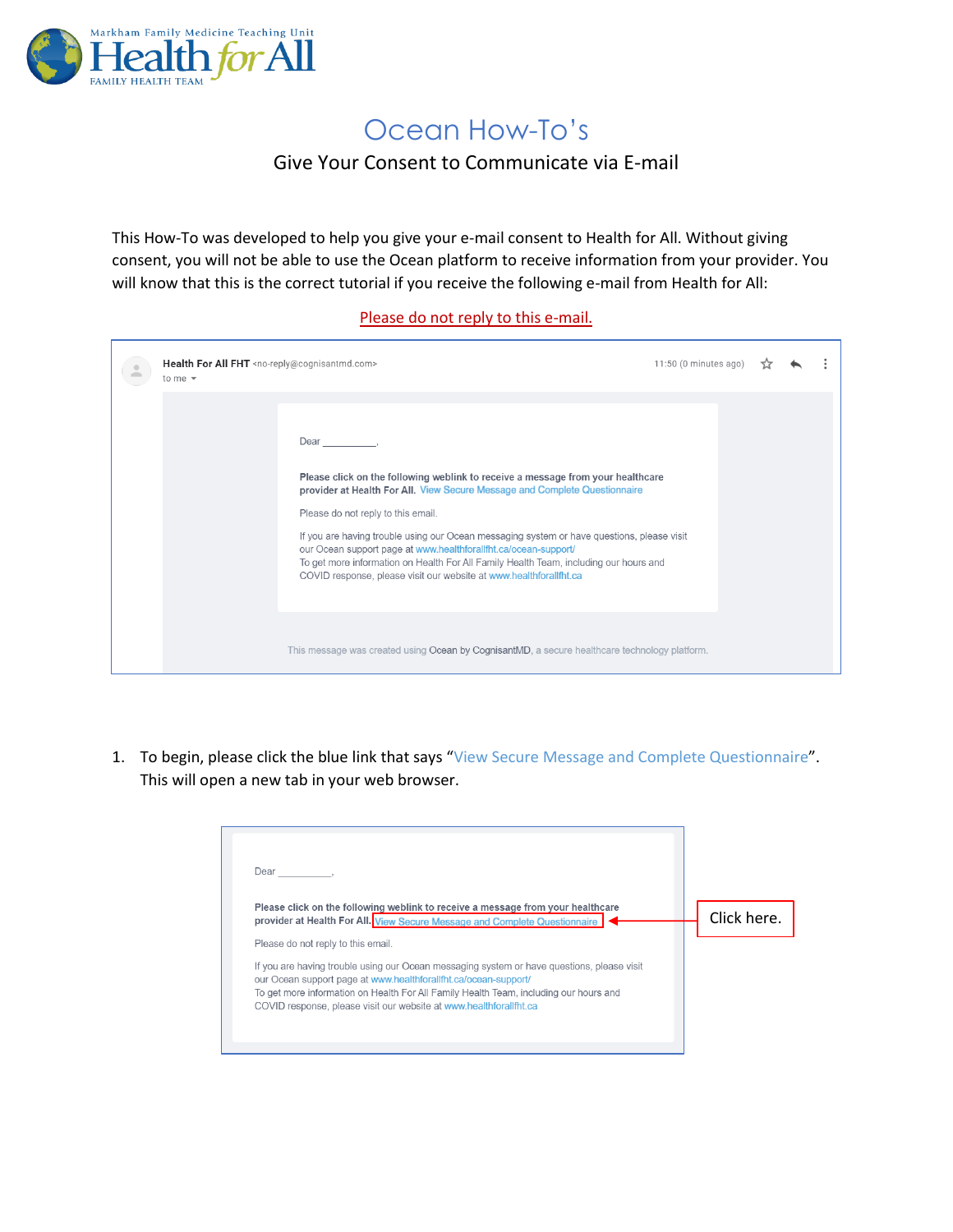

2. The new tab will look like the image below. Please enter your date of birth in the boxes provided, then click the button.

| Verify Your Identity                                                                                                  |                                          |
|-----------------------------------------------------------------------------------------------------------------------|------------------------------------------|
| Your healthcare provider has sent you a secure message.<br>To view the message, please confirm the information below. | Enter your birthday,<br>then click Next. |
| $\hat{\mathbb{I}}$<br><b>Birth Date</b><br>Month<br>dd<br>◡<br>yyyy<br><b>Next</b>                                    |                                          |

3. The next page will contain the secure message below. Please note, to maintain privacy and security, you will no longer be able to access the link sent to you via e-mail (the blue message in step one) once you close this page. If you would like to keep a copy of the information below, please click the **B** Print button or copy and paste the text for your records.

| Secure Message From Your Healthcare Provider                                                                                                                                                                                                                                   |  |
|--------------------------------------------------------------------------------------------------------------------------------------------------------------------------------------------------------------------------------------------------------------------------------|--|
| <b>*</b> Feb. 11, 2021, 1:30 p.m.<br>** Please ensure you scroll to the bottom of this message and acknowledge you<br>have received it.                                                                                                                                        |  |
| Health for All FHT is now using Ocean as an additional way for us to<br>communicate with you.<br>Please read and confirm consent to use this service.<br>Click "NEXT" at the bottom of this page to access the consent form.<br>Thanks                                         |  |
| <b>白 Print</b>                                                                                                                                                                                                                                                                 |  |
| This message will be deleted in the near future for privacy reasons. If you<br>would like to view it again, please copy and paste the message in another<br>location or print it.<br>I have received this message.<br><b>Next</b><br>I do not need to view this message again. |  |

4. To proceed to the next page please check the box titled "I have received this message" at the bottom of the page, this will alert the clinic that you have received the message. Then click the **Next button. Additionally, if you do not want to see this message in the future, you may also check** the box titled "I do not need to view this messaged again".

| Health for All FHT is now using Ocean as an additional way for us to<br>communicate with you.<br>Please read and confirm consent to use this service.<br>Click "NEXT" at the bottom of this page to access the consent form.<br>Thanks |                                             |
|----------------------------------------------------------------------------------------------------------------------------------------------------------------------------------------------------------------------------------------|---------------------------------------------|
| <b>A</b> Print                                                                                                                                                                                                                         | Check (click) that you<br>have received the |
| This message will be deleted in the near future for privacy reasons. If you<br>would like to view it again, please copy and paste the message in another<br>location or print it.                                                      | message, then click<br>Next.                |
| I have received this message.<br><b>Next</b><br>I do not need to view this message again.                                                                                                                                              |                                             |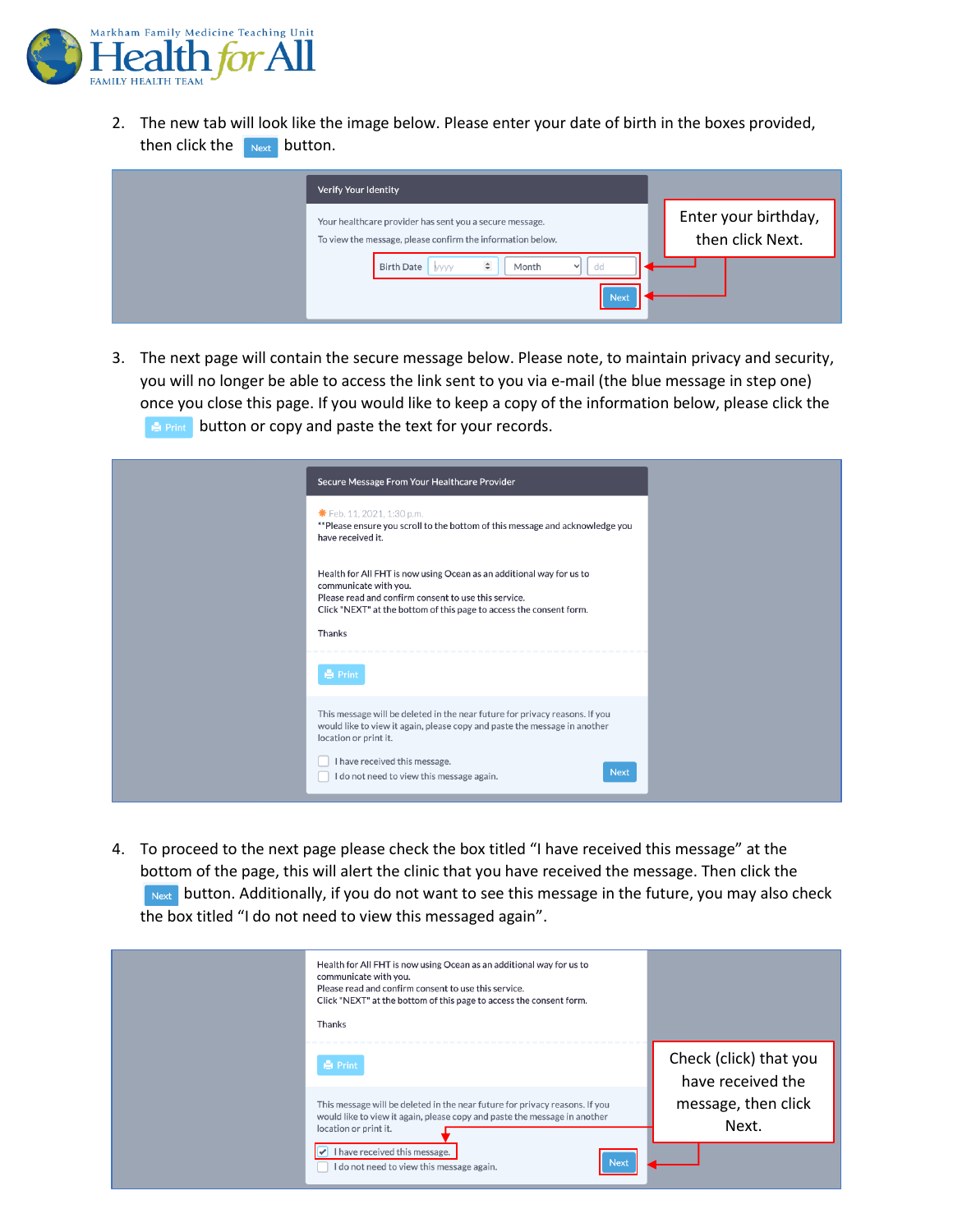

5. You will now see our Terms of Use for Email Communication. The top of the screen will look like the image below. Please take the time to read through the disclaimer, including the Appropriate Use of Email Communication, Privacy and Security Risks as well as the Patient Acknowledgements and Agreements.



6. After you have read through the disclaimer, you are ready to provide consent to receive e-mails from Health for All. Click the vest button on the right side of the page to agree with the Patient Acknowledgements and Agreements.